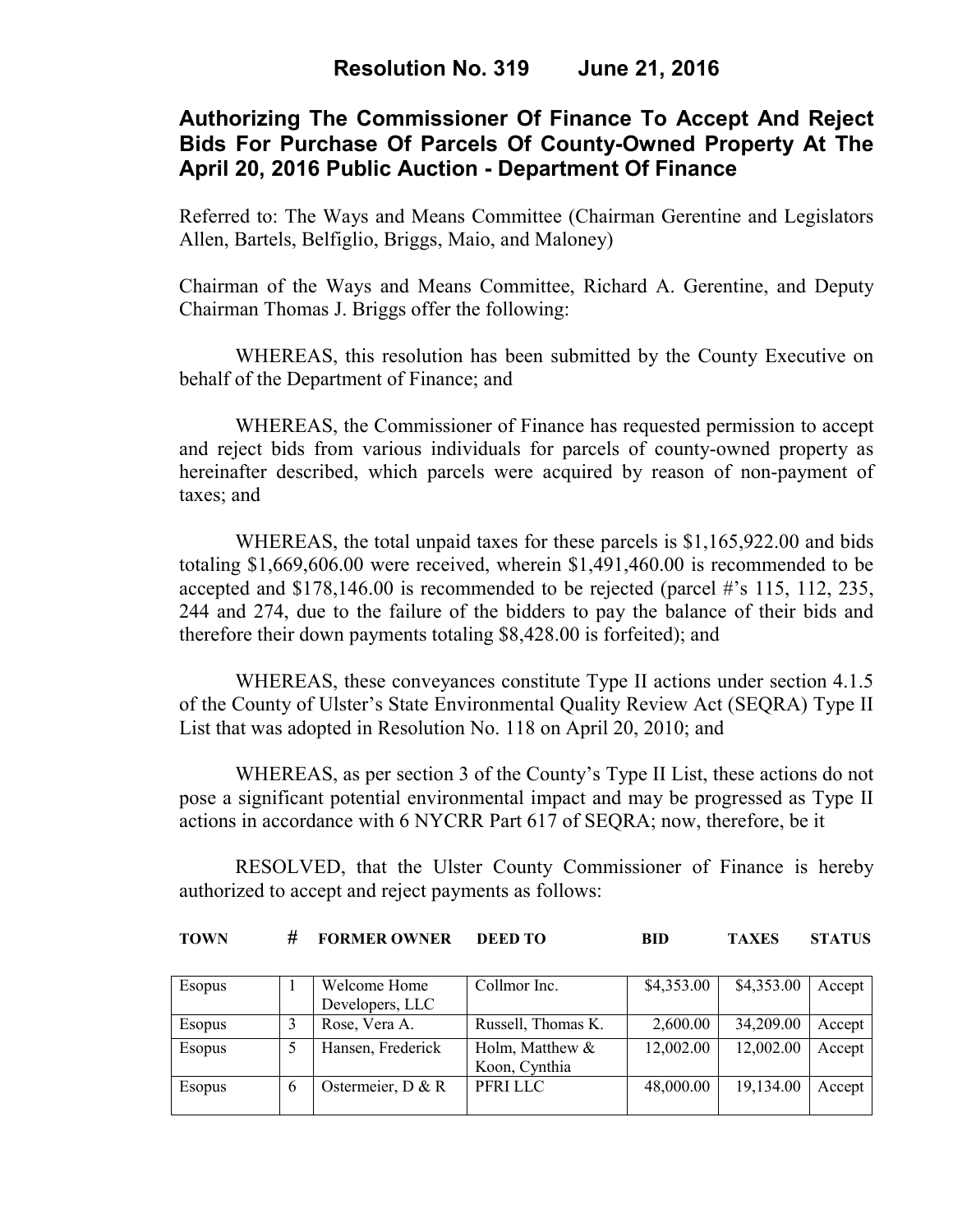### **- Page 2 -**

## **Resolution No. 319 June 21, 2016**

# **Authorizing The Commissioner Of Finance To Accept And Reject Bids For Purchase Of Parcels Of County-Owned Property At The April 21, 2016 Public Auction - Department Of Finance**

| <b>TOWN</b> | #      | <b>FORMER OWNER</b>                        | <b>DEED TO</b>                                                      | <b>BID</b>             | <b>TAXES</b>          | <b>STATUS</b> |
|-------------|--------|--------------------------------------------|---------------------------------------------------------------------|------------------------|-----------------------|---------------|
| Esopus      | $\tau$ | Bombino, James &<br>Tammy                  | Cottage by<br>Slabsides LLC                                         | 11,000.00              | 30,756.00             | Accept        |
| Gardiner    | 9      | McMilon-Wilkinson,<br>Mary                 | Geiger, Adam &<br>Geiger, Lori                                      | 15,419.00              | 15,419.00             | Accept        |
| Gardiner    | 10     | Sanchez, Sonia                             | <b>MTN VIEW</b><br>CONDOS LLC                                       | 44,000.00              | 12,898.00             | Accept        |
| Gardiner    | 11     | Sanchez, Sonia                             | <b>MTN VIEW</b><br><b>CONDOS LLC</b>                                | 45,000.00              | 16,400.00             | Accept        |
| Hardenburgh | 14     | Pagillo, Joseph Sr.<br>Pagillo, Joseph Jr. | Lawlor, Robert A.<br>$\&$<br>Lawlor, Nancy<br>Ann                   | 7,000.00               | 1,699.00              | Accept        |
| Hurley      | 15     | Terwiliger, Paul                           | Doherty-Vinicor,<br>R.A.                                            | 800.00                 | 729.00                | Reject        |
| Kingston    | 17     | O'Sullivan McColgan,<br>Kelley A.          | Scherrer, Daniel E.                                                 | 100.00                 | 4,124.00              | Accept        |
| Kingston    | 18     | D'Souza, Kim C.                            | Scherrer, Daniel E.                                                 | 50.00                  | $\overline{1,}113.00$ | Reject        |
| Lloyd       | 19     | Cancello, Louis J.                         | Busick, Charles                                                     | 1,001.00               | 1,001.00              | Accept        |
| Lloyd       | 20     | Frampton, J Paul &<br>Ruth E               | Archidiacono.<br>Judith                                             | $\overline{76,000.00}$ | 34,000.00             | Accept        |
| Lloyd       | 23     | Muise, James                               | The Scenic Hudson<br>Land Trust, Inc.                               | 2,600.00               | 1,782.00              | Accept        |
| Lloyd       | 25     | Jacobsen, Eileen                           | Equity Trust Co.<br>Custodian FBO<br>Mark L. Raphael<br><b>IRA</b>  | 65,000.00              | 49,538.00             | Accept        |
| Lloyd       | 27     | Gerlick, Ernest Jr.                        | Pavese, Anthony<br>Rocco                                            | 2,000.00               | 9,080.00              | Accept        |
| Marbletown  | 32     | Forman, John A.                            | Cafiero, William F.                                                 | 98,000.00              | 22,056.00             | Accept        |
| Marlborough | 34     | Portfolio Investors<br>Group, Inc.         | Porpiglia, Anthony<br>& Porpiglia,<br>Rosalee B.                    | 12,503.00              | 12,503.00             | Accept        |
| Marlborough | 35     | Passante, Lori                             | Pavese, Anthony<br>Rocco                                            | 10,000.00              | 17,294.00             | Accept        |
| Marlborough | 36     | Passante, Lori                             | Pavese, Anthony<br>Rocco                                            | 100.00                 | 3,398.00              | Accept        |
| Marlborough | 37     | Wardrop, Kevin M. &<br>Traci D.            | NY Win Win Real<br>Estate, LLC                                      | 35,000.00              | 51,130.00             | Accept        |
| Marlborough | 40     | Marcordeo, Louise &<br>Ernest              | Benecke, Kurt V.<br>& Murray, Donald<br>F. & Montalvo,<br>Miguel A. | 12,000.00              | 2,266.00              | Accept        |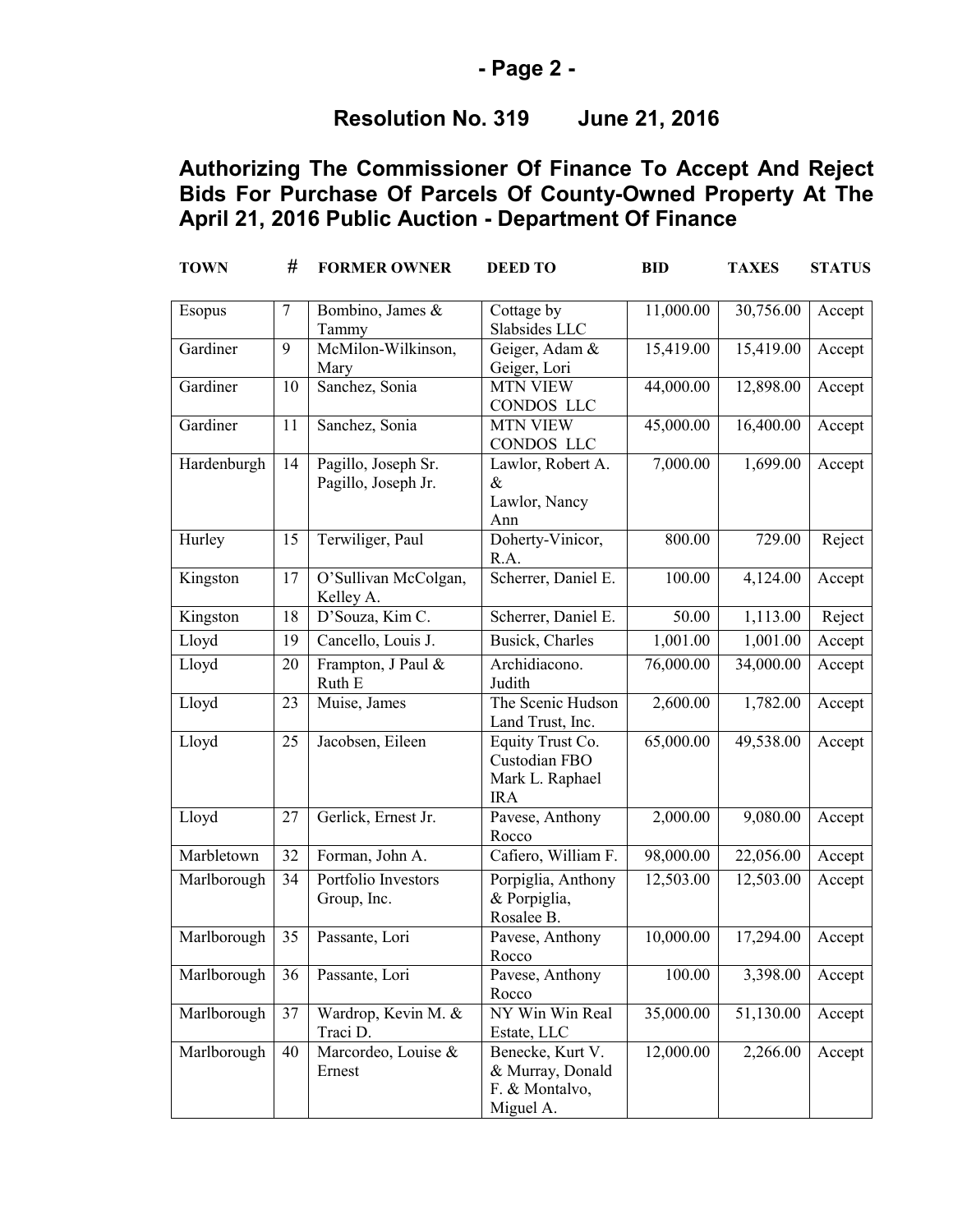### **- Page 3 -**

# **Resolution No. 319 June 21, 2016**

# **Authorizing The Commissioner Of Finance To Accept And Reject Bids For Purchase Of Parcels Of County-Owned Property At The April 21, 2016 Public Auction - Department Of Finance**

| <b>TOWN</b> | #   | <b>FORMER OWNER</b>                          | <b>DEED TO</b>                                         | <b>BID</b>             | <b>TAXES</b> | <b>STATUS</b> |
|-------------|-----|----------------------------------------------|--------------------------------------------------------|------------------------|--------------|---------------|
| Marlborough | 44  | Urspruch, Anthony &<br>Lois                  | Park, Hae Kun                                          | 1,543.00               | 1,543.00     | Accept        |
| Marlborough | 49  | Divesti, Michael &<br>Elizabeth              | Stillwater<br>Recovery LLC                             | 9,000.00               | 25,758.00    | Accept        |
| New Paltz   | 54  | Strelzin &<br>Vandeputten                    | Berend, Eric                                           | 1,000.00               | 18,969.00    | Accept        |
| New Paltz   | 58  | Cockrell, Barbara                            | Levitz, Maurey                                         | 150,000.00             | 41,718.00    | Reject        |
| New Paltz   | 63  | Bostrup, Ernest T.                           | Trapani, Joy &<br>Banyra, Eileen                       | 1,250.00               | 758.00       | Accept        |
| New Paltz   | 64  | Pomeroy, Gregg &<br>Wolff, Duanne            | Pavese, Anthony<br>Rocco                               | 1,400.00               | 24,234.00    | Accept        |
| Olive       | 68  | UC/Russell, Nat                              | Newton, William                                        | 5,200.00               | 2,805.00     | Accept        |
| Olive       | 69  | Ritz, Gail L.                                | Eckas, Scott E.                                        | $\overline{50,000.00}$ | 15,084.00    | Accept        |
| Olive       | 70  | Sage, Rodney S.                              | Dresser-Peck<br>Properties LLC                         | 64,000.00              | 12,251.00    | Accept        |
| Olive       | 71  | Kelder, Bradford V &<br>Leora                | Stillwater<br>Recovery LLC                             | 8,000.00               | 5,918.00     | Accept        |
| Plattekill  | 86  | Kramer, John                                 | McPhillips,<br>Richard B. Jr.                          | 700.00                 | 9,603.00     | Accept        |
| Rochester   | 88  | Prete, Steven                                | Eisenberg, Zain<br>Ismail & Perez,<br>Penelope Girasol | 14,000.00              | 7,467.00     | Accept        |
| Rochester   | 92  | Nowakowski,<br>Christopher & Curry,<br>Helen | Lively-Miller,<br>Betty J. & Miller,<br>Wayne L.       | 26,500.00              | 28,727.00    | Accept        |
| Rochester   | 94  | Festburg, Abraham                            | Miah, Mohammed<br>U.                                   | 17,500.00              | 22,003.00    | Accept        |
| Rochester   | 95  | Weiss, Irving                                | Park, Hae Kun                                          | 100.00                 | 2,104.00     | Accept        |
| Rochester   | 104 | Solcberg, Reginald                           | Ferolito, Carolyn<br>J.                                | 23,000.00              | 46,533.00    | Accept        |
| Rosendale   | 107 | Petersen, Gail P.                            | PFRI LLC                                               | 42,000.00              | 4,535.00     | Accept        |
| Rosendale   | 108 | Russo, Dominick                              | Hansen, Kevin F.                                       | 31,000.00              | 18,210.00    | Accept        |
| Rosendale   | 112 | Walsh, Joseph                                | Vizel, Yitzchok                                        | 1,100.00               | 7,209.00     | Reject        |
| Rosendale   | 114 | Volk, John & Regina                          | Makowski, Ralph<br>P.                                  | 50.00                  | 1,492.00     | Accept        |
| Rosendale   | 117 | Clark, Kenneth K.                            | Soule, Perry &<br>Soule, Diane                         | 918.00                 | 918.00       | Accept        |
| Saugerties  | 142 | Sand, Arne                                   | Richers, Randal L.                                     | 5,986.00               | 5,986.00     | Accept        |
| Saugerties  | 143 | Parker, Richard J. &<br>Catherine            | Norwood, Gay L.                                        | 1,400.00               | 1,099.00     | Accept        |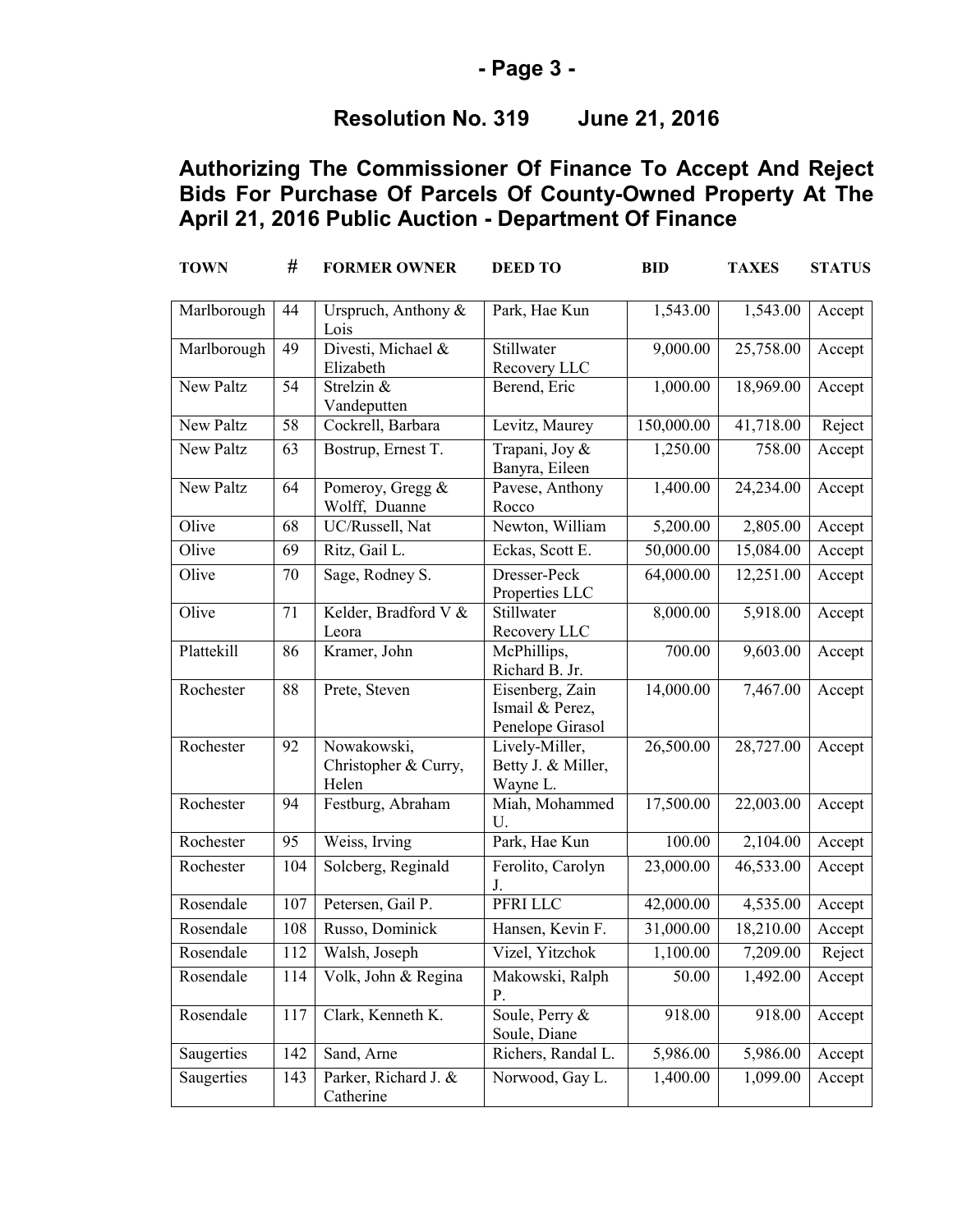### **- Page 4 -**

### **Resolution No. 319 June 21, 2016**

# **Authorizing The Commissioner Of Finance To Accept And Reject Bids For Purchase Of Parcels Of County-Owned Property At The April 21, 2016 Public Auction - Department Of Finance**

| <b>TOWN</b> | #   | <b>FORMER OWNER</b>                    | <b>DEED TO</b>                                                                                    | <b>BID</b> | <b>TAXES</b> | <b>STATUS</b> |
|-------------|-----|----------------------------------------|---------------------------------------------------------------------------------------------------|------------|--------------|---------------|
| Saugerties  | 144 | Parker, Richard Cath<br>Sr.            | Norwood, Gay L.                                                                                   | 851.00     | 851.00       | Accept        |
| Saugerties  | 147 | Yager, John                            | Brown, Wendy S.<br>Leddy, Robert<br>Brown, Eli White,<br>Margaret Brown,<br>Maghen Robohm,<br>Jon | 15,000.00  | 8,234.00     | Accept        |
| Saugerties  | 148 | Sullo, Michael                         | Brown, David P.                                                                                   | 10,500.00  | 21,773.00    | Accept        |
| Saugerties  | 150 | <b>Charles E Rothe Real</b><br>Estate  | Iriel LLC &<br>Dresser-Peck<br>Properties LLC                                                     | 66,000.00  | 36,705.00    | Accept        |
| Saugerties  | 152 | White, Christopher                     | Akter, Shilpi                                                                                     | 7,000.00   | 40,072.00    | Accept        |
| Saugerties  | 153 | Nielsen, Douglas                       | <b>Poulan Ventures</b><br><b>LLC</b>                                                              | 2,500.00   | 13,850.00    | Accept        |
| Saugerties  | 156 | Polacco, Krista M.                     | Viviani, Catello,<br>Acampora,<br>Filippo &<br>Acampora, Aldo                                     | 38,000.00  | 21,392.00    | Accept        |
| Saugerties  | 157 | Schmidt, Paul                          | Martin, Roderick<br>A.                                                                            | 4,307.00   | 4,307.00     | Accept        |
| Saugerties  | 158 | Schmidt, Paul                          | Martin, Roderick<br>A.                                                                            | 4,307.00   | 4,307.00     | Accept        |
| Saugerties  | 159 | Schmidt, Paul                          | Martin, Roderick<br>A.                                                                            | 4,049.00   | 4,049.00     | Accept        |
| Shandaken   | 171 | Tucker, Rachel E.                      | Griffin, Peter C.                                                                                 | 25,000.00  | 7,932.00     | Accept        |
| Shandaken   | 176 | Alburty, Stevan                        | Gasiunas, Kestutis<br>& Kushch, Olena                                                             | 85,000.00  | 11,372.00    | Accept        |
| Shawangunk  | 186 | Perrault, Jean Paul                    | Mancuso &<br>Family LLC                                                                           | 3,248.00   | 3,248.00     | Accept        |
| Shawangunk  | 187 | Perrault, Jean Paul                    | Mancuso &<br>Family LLC                                                                           | 1,656.00   | 1,656.00     | Accept        |
| Ulster      | 199 | Craig, Robert E. Jr.                   | Eckas, Scott E.                                                                                   | 18,100.00  | 11,515.00    | Accept        |
| Ulster      | 201 | Crociani, K. &<br>Weaver, R.           | Amaro, Norma                                                                                      | 865.00     | 865.00       | Accept        |
| Ulster      | 203 | Landing Woods of<br>Ulster LLC         | Delacorte, Mark,<br>Peck, Andrew &<br>Brill, Jonah                                                | 102,000.00 | 24,513.00    | Accept        |
| Ulster      | 205 | Cohen, Jon                             | Amaro, Norma                                                                                      | 600.00     | 1,251.00     | Accept        |
| Ulster      | 207 | Sauers, Robert                         | NY Win Win Real<br>Estate, LLC                                                                    | 55,000.00  | 24,226.00    | Accept        |
| Ulster      | 214 | Sinanaj, Fahrije                       | Cole, Clifford J.                                                                                 | 1,201.00   | 1,201.00     | Accept        |
| Ulster      | 215 | Bouck, Stephen A. &<br>Bouck, Terri A. | Cole, Clifford J.                                                                                 | 500.00     | 1,058.00     | Accept        |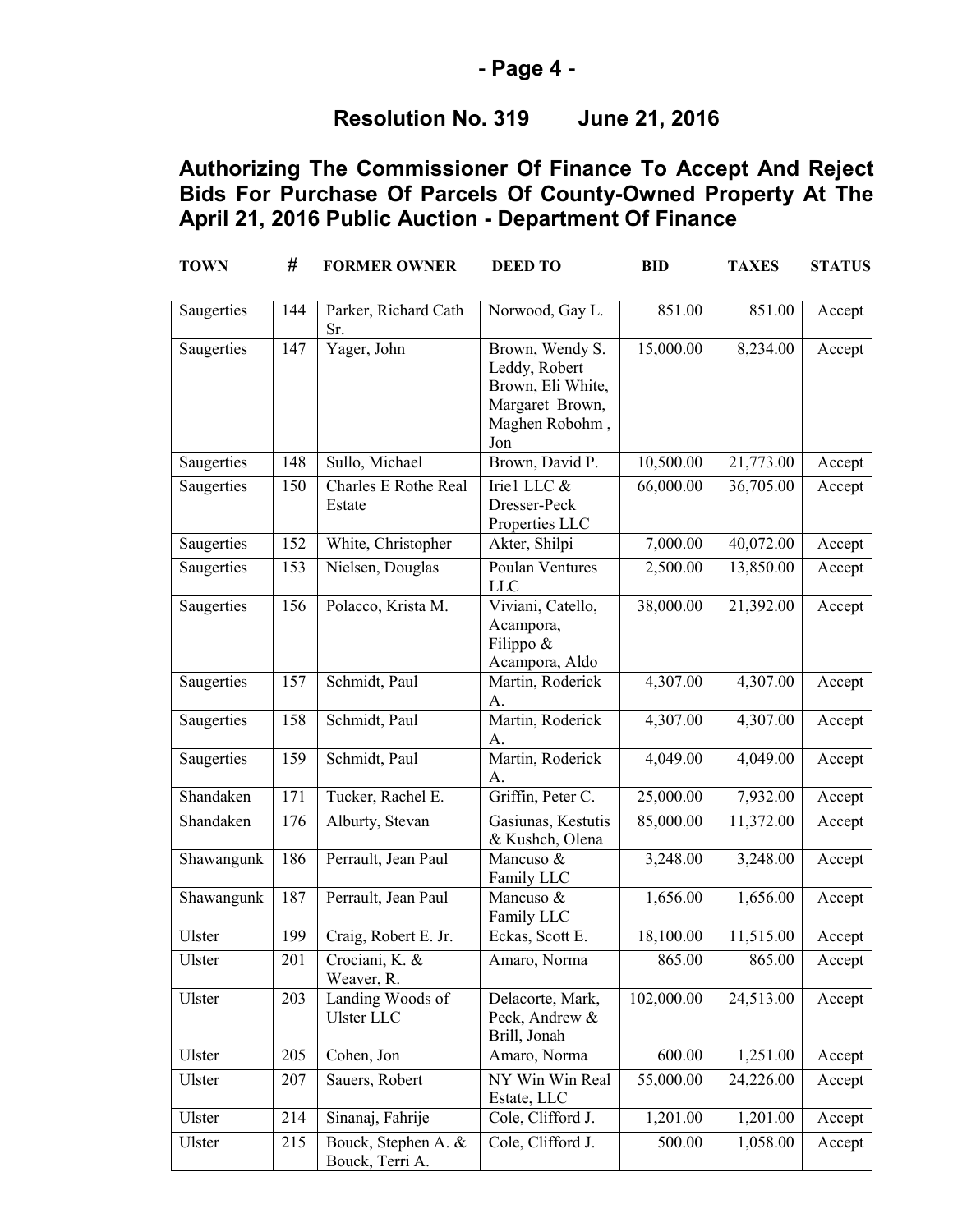#### **- Page 5 -**

# **Resolution No. 319 June 21, 2016**

# **Authorizing The Commissioner Of Finance To Accept And Reject Bids For Purchase Of Parcels Of County-Owned Property At The April 21, 2016 Public Auction - Department Of Finance**

| <b>TOWN</b>              | #   | <b>FORMER OWNER</b>                     | <b>DEED TO</b>                                                 | <b>BID</b>            | <b>TAXES</b> | <b>STATUS</b> |
|--------------------------|-----|-----------------------------------------|----------------------------------------------------------------|-----------------------|--------------|---------------|
| Village of<br>Ellenville | 223 | Nadrowska,<br>Agnieszka                 | Islam,<br>Mohammed                                             | 25,000.00             | 15,601.00    | Accept        |
| Village of<br>Ellenville | 224 | Johobowsky, Etal                        | Nivlas Real<br>Estate, Inc.                                    | 68,023.00             | 68,023.00    | Accept        |
| Village of<br>Ellenville | 234 | Horvath, James Jr.                      | Mazel Heights,<br><b>LLC</b>                                   | 20,038.00             | 20,038.00    | Accept        |
| Village of<br>Ellenville | 235 | Goosby, Price Jr.                       | Stoeckeler, Joseph<br>P. Jr.                                   | 21,196.00             | 21,196.00    | Reject        |
| Village of<br>Ellenville | 236 | Dupont, W/LU Laura                      | Mazel Heights,<br><b>LLC</b>                                   | 17,000.00             | 12,451.00    | Accept        |
| Wawarsing                | 241 | Rampe, Vendie &<br>Mary                 | Zerillo, Philip &<br>Giambrone, Vito<br>& Zuccarello,<br>Peter | 1,000.00              | 3,241.00     | Accept        |
| Wawarsing                | 243 | Unknown Owner                           | Rymdzionek,<br>John                                            | 7,500.00              | 3,683.00     | Accept        |
| Wawarsing                | 244 | Tso, Joseph & Lana                      | Scialpi, Robert                                                | 2,000.00              | 4,502.00     | Reject        |
| Wawarsing                | 247 | Zaccagnini, William                     | Berend, Eric                                                   | 200.00                | 1,968.00     | Accept        |
| Wawarsing                | 249 | Turko, Slawomir &<br>Wictor             | Travers, Richard<br>A.                                         | 3,000.00              | 7,638.00     | Accept        |
| Wawarsing                | 256 | Greenberg, Sherri &<br>Gilbert, Aila    | Stillwater<br>Recovery LLC                                     | 13,000.00             | 9,024.00     | Accept        |
| Wawarsing                | 258 | Greenberg, Sherri &<br>Gilbert, Aila    | Zajac, Jozef                                                   | 4,794.00              | 4,794.00     | Accept        |
| Wawarsing                | 259 | Chestnut Bldg. &<br>Const.              | Pinkerous,<br>Thomas R. Jr.                                    | 50.00                 | 3,607.00     | Accept        |
| Wawarsing                | 260 | Ponwil Associates,<br>Inc.              | <b>Talmud Torah</b><br>Ohel Yochanan                           | 9,500.00              | 4,936.00     | Accept        |
| Wawarsing                | 264 | Mendez, Tami Lynn                       | Murray, Brendan<br>& LaCroix, Yra                              | 32,000.00             | 6,479.00     | Accept        |
| Wawarsing                | 266 | Woodley, Marvine                        | Comanos,<br>Nicholas A.                                        | 7,000.00              | 5,590.00     | Accept        |
| Wawarsing                | 268 | Ellenville<br><b>Community Hospital</b> | Pinkerous,<br>Thomas R. Jr.                                    | $\overline{6,52}3.00$ | 6,523.00     | Accept        |
| Wawarsing                | 270 | Marl. Mary                              | Stoeckeler, Joseph<br>P. Jr.                                   | 17,167.00             | 17,167.00    | Accept        |
| Wawarsing                | 274 | Carlino, Robert                         | Scialpi, Robert                                                | 3,000.00              | 25,137.00    | Reject        |
| Wawarsing                | 280 | Oztroviczky, Tibor                      | Meyer, Alex<br>Wolff                                           | 5,106.00              | 5,106.00     | Accept        |
| Woodstock                | 281 | Houghtaling, Harold<br>W.               | Heil, James R.                                                 | 650.00                | 13,033.00    | Accept        |

and be it further,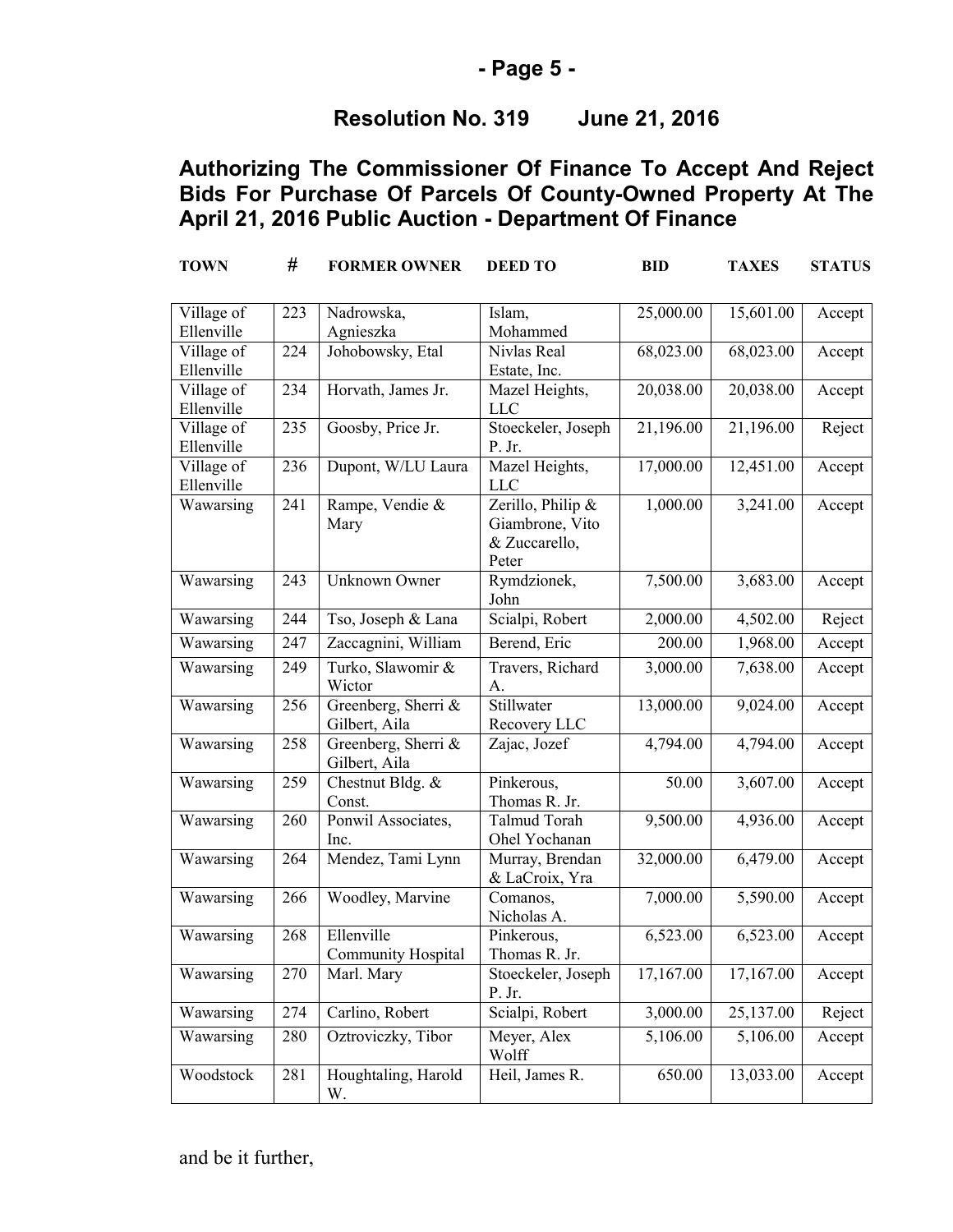#### **- Page 6 -**

### **Resolution No. 319 June 21, 2016**

### **Authorizing The Commissioner Of Finance To Accept And Reject Bids For Purchase Of Parcels Of County-Owned Property At The April 20, 2016 Public Auction - Department Of Finance**

RESOLVED, that upon receipt of such payment with respect to these parcels, the Chairman of the Ulster County Legislature is authorized and directed to make, execute and deliver to said bidder making payment, a Quitclaim Deed conveying the interest of the County in said parcel, which Quitclaim Deed shall contain the covenant that the said County of Ulster, shall in no event be or become liable for any defects in title conveyed for any cause whatsoever, or that no claim or demand of any nature shall ever be made against the County of Ulster, arising from such sales, conveyances or any proceedings leading thereto;

and moves its adoption.

#### ADOPTED BY THE FOLLOWING VOTE:

AYES: 21 NOES: 0 (1 Abstention: Legislator Maloney) (Absent: Legislator Maio)

Passed Committee: Ways and Means on June 13, 2016

FINANCIAL IMPACT: \$1,165,922.00- TOTAL UNPAID TAXES \$1,491,460.00 - TOTAL ACCEPTED BIDS \$ 178,146.00 - TOTAL BIDS REJECTED \$ 8,428.00 - TOTAL FORFEITED